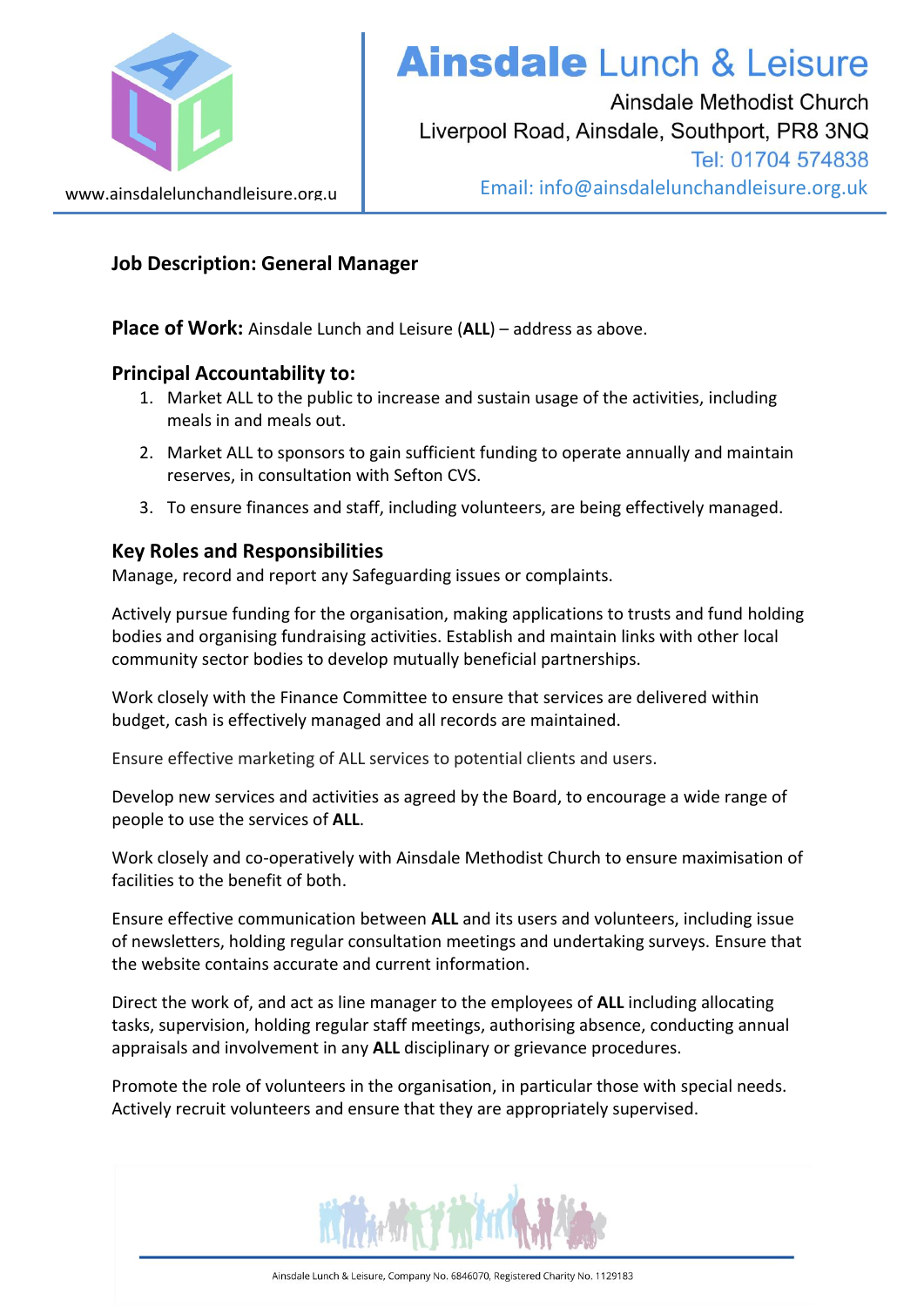Maintain the **ALL** policy of providing opportunities for volunteers with special needs, ensuring that links with carers are developed and that supervision is tailored to volunteer needs.

To understand and comply with the Policies and Procedures of **ALL**.

Have operational responsibility for the management of risk and, in conjunction with the Board of Trustees, ensuring the organisation conforms to Health and Safety and other relevant legislation.

Attend Board of Trustees meetings when appropriate to deliver regular reports in both written and verbal form.

Participate with the Board of Trustees in staff development and review process.

Perform such other duties as required from time to time by the Board of Trustees.

### **Personal Skills and abilities**

- $\checkmark$  Have the ability to relate to a wide range of people.
- $\checkmark$  Be sympathetic to the ethos of the organisation.
- $\checkmark$  Experience of managing people and of working with volunteers of differing abilities.
- $\checkmark$  Have experience of working within the Voluntary Sector and reporting to a Board of Trustees.
- $\checkmark$  The ability to work both independently and as part of a team.
- $\checkmark$  Flexible, with the ability to adapt to changing priorities and circumstances and to manage
- $\checkmark$  own use of time effectively.
- $\checkmark$  The ability to communicate effectively both verbally and in writing.
- $\checkmark$  Have experience of managing cash and working within a budget.
- $\checkmark$  Be computer literate with experience of Microsoft Office.
- $\checkmark$  To undertake training as necessary.
- $\checkmark$  Satisfactory disclosure from DBS (appointment would be subject to this).

### **Authorities**

- Authorise and record all staff leave, training and overtime.
- Will have financial authority to pay valid invoices and other such bills that are part of the Board agreed budgets and plans. Payments required that are not part of the agreed plan to be confirmed by the Trustee Line Manager.
- May purchase items for **ALL** that are not in the budget, to a maximum value of £250 subject to agreement with the Trustee Line Manager.

## **Reporting Relationships**

- $\triangleright$  The General Manager will be responsible to the Board of Trustees for all plans and budgets and reporting status on a quarterly basis.
- $\triangleright$  A Trustee will be appointed as the line manager for regular reporting and resolving issues as they arise. This person is the Trustee Line manager.
- $\triangleright$  Employed staff will report to the General Manager.